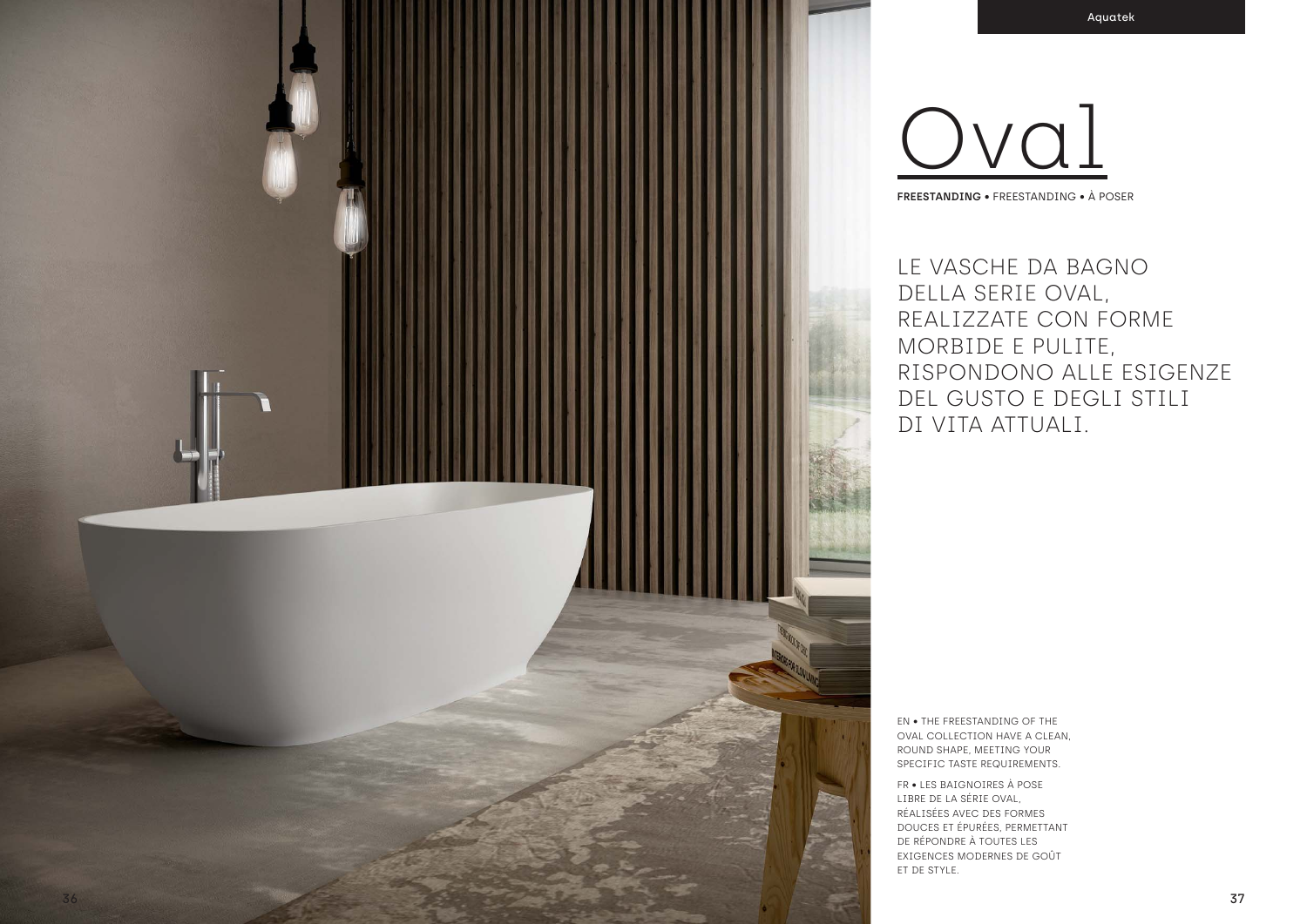

"Troppo pieno" integrato nella vasca, versione disponibile con piletta "up & down" Bathtub with built-in overflow and "Up&Down" waste Baignoire avec trop-plein intégré. Version disponible avec bonde de vidage « up & down »

### **DIMENSIONI** • DIMENSIONS • DIMENSIONS



Versione freestanding • Freestanding version • Modèle a poser





Versione freestanding Oval Mini • Oval Mini Freestanding version • Modèle a poser Oval Mini

## Oval • Freestanding

### AQUATEK Disponibile in Aquatek in finitura Bianco opaco e solo esternamente

nei colori laccati opachi come da campionario Ideagroup e RAL. Finitura coperchio piletta Bianco opaco Disponible en Aquatek dans la finition Bianco mat et seulement Finition bouchon de vidage en Bianco mat

- Available in Aquatek, matt Bianco finish and on outer side only in any of the Ideagroup and RAL range of matt lacquered finishes. Waste cover finish in Bianco matt
	-
- extérieurement dans les finitions laquées mates du nuancier Ideagroup et RAL.



### **FINITURE E COLORI** • FINISHES AND COLOURS • FINITIONS ET COULEURS





Bathtub outer side in matt Giallo Bikini finish

Côté externe baignoire en finition Giallo Bikini mat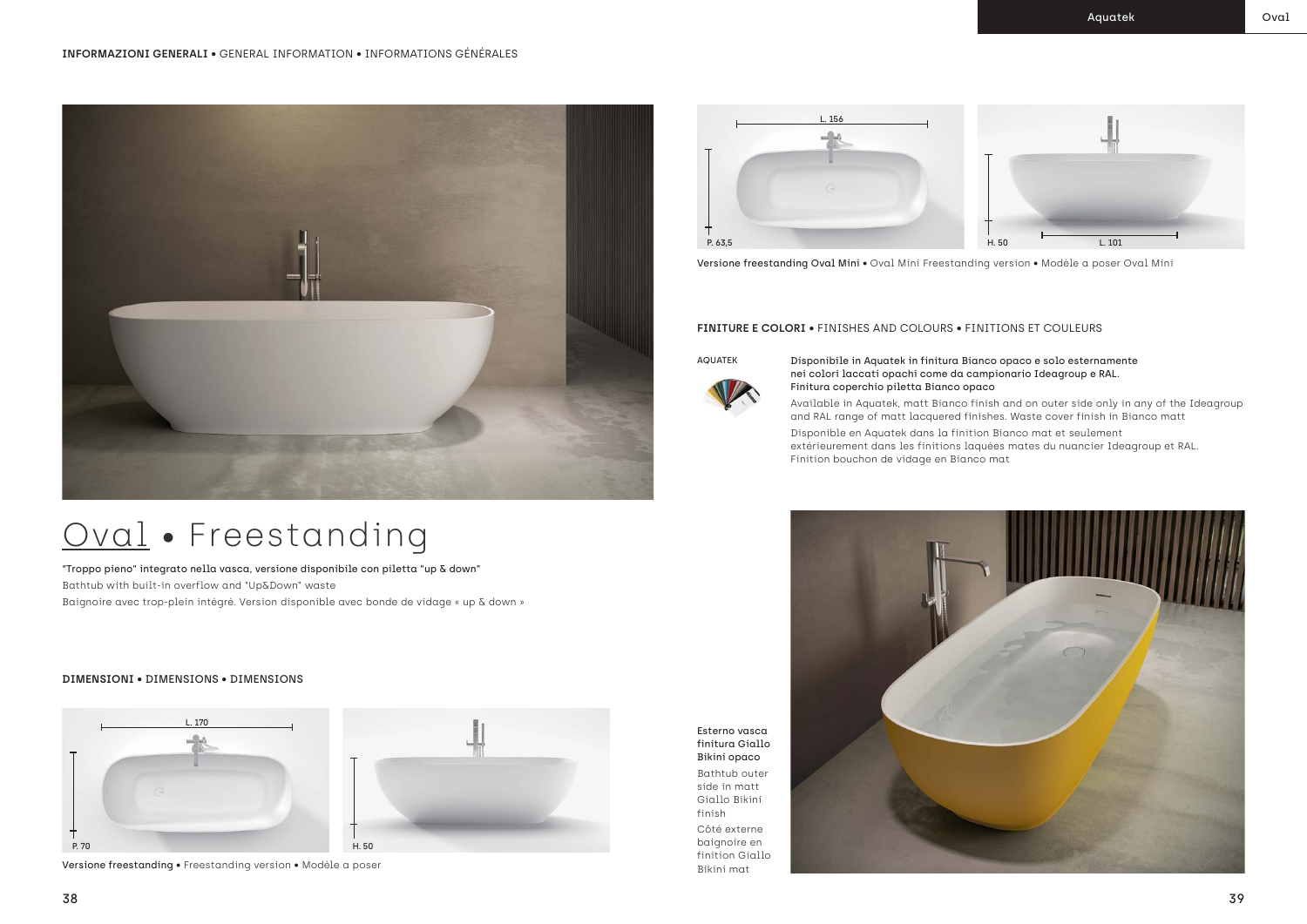

FR . LES BAIGNOIRES DE LA SÉRIE OVAL, RÉALISÉES AVEC DES FORMES DOUCES ET ÉPURÉES. PERMETTANT DE RÉPONDRE À TOUTES LES EXIGENCES MODERNES DE GOÛT ET DE STYLE.



PANNELLABILE . PANNELLED . AVEC PANNEAUX

LE VASCHE DA BAGNO DELLA SERIE OVAL, REALIZZATE CON FORME MORBIDE E PULITE, RISPONDONO ALLE ESIGENZE DEL GUSTO E DEGLI STILI DI VITA ATTUALI.

**EN • THE OVAL COLLECTION** BATHTUBS HAVE A CLEAN, ROUND SHAPE, MEETING YOUR SPECIFIC